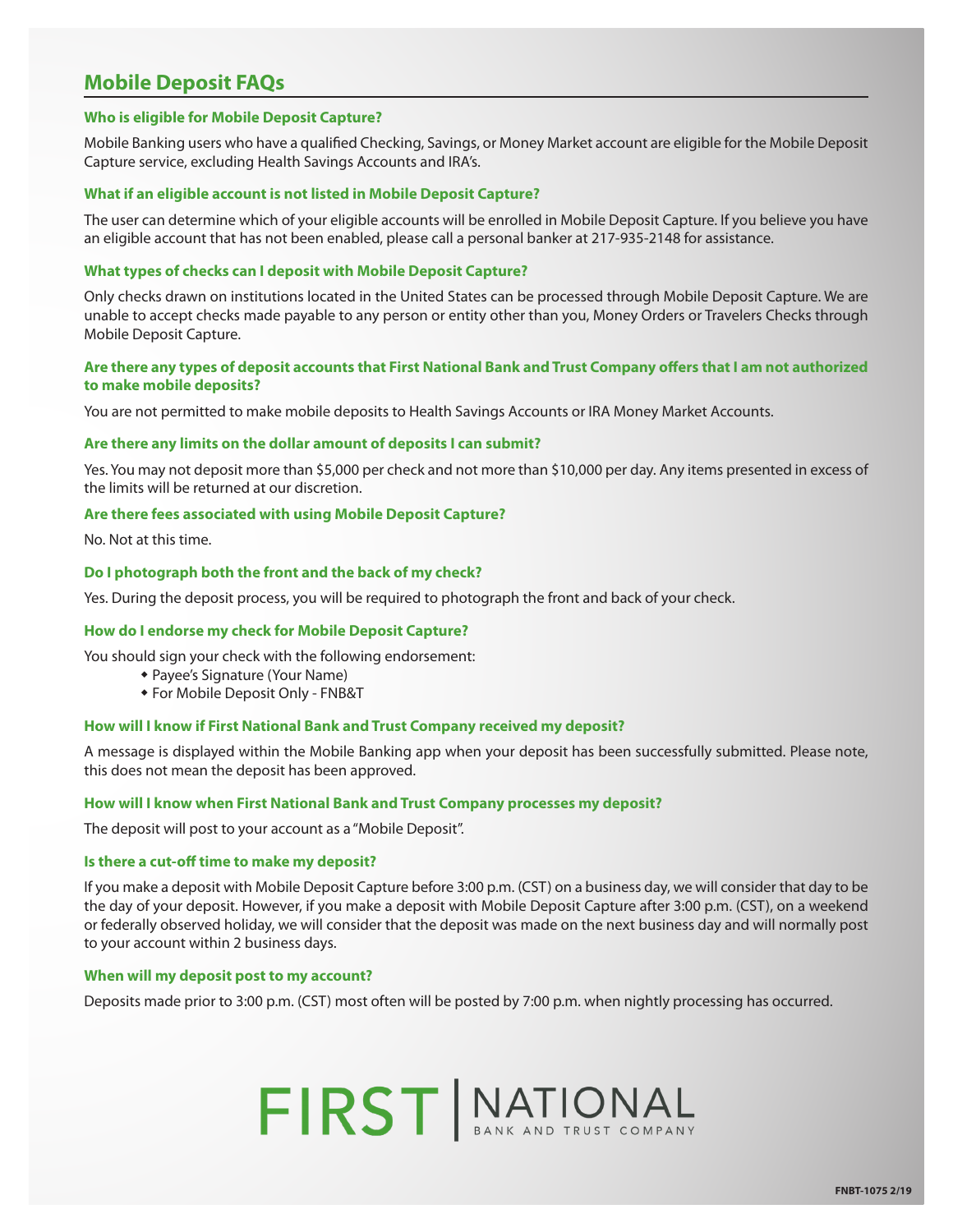# **When will a deposit made through Mobile Deposit Capture show in my balance?**

On the day the deposit is approved.

# **Can I photograph more than one check at a time?**

You can photograph multiple checks in the same mobile banking session; however you may only photograph one check per deposit.

# **What if the check image I photographed is bad?**

You have the option to retake photographs of the check before submitting or you may cancel the deposit. If you are unable to photograph a clear image, please deposit your check at one of our Branch locations, ATMs or mail your deposit to FNBT for processing.

# **Do I destroy my check after I photograph the deposit?**

No. Once the deposit has been approved by FNBT, mark on the face of the check "electronically deposited on xx/xx/xxxx" and keep the check for at least 5 business days to ensure it posts to your account. After 5 business days, securely destroy the check. Do not VOID the check after submittal in the event the deposit is not approved and needs to be re-submitted.

# **Can I make my opening account deposit through Mobile Deposit Capture?**

No, at this time Mobile Deposit Capture cannot be used to initially fund a new account.

# **What if I submitted a deposit for the wrong amount? Do I need to resubmit the deposit?**

Yes, if you enter the wrong amount the deposit will fail and you will need to do a new deposit with the correct amount indicated.

# **What if I submit the same deposit twice in error?**

If the same deposit is submitted twice, it will be identified and stopped by FNBT. Should this occur, you will receive a declined deposit notification for the second deposit received through the Mobile Deposit Capture service.

### **A check I submitted was returned, can I resubmit it?**

No. If a check is returned, you may not re-deposit the check through Mobile Deposit Capture. Please visit one of our branches to deposit your check.

### **If I need additional information on Mobile Deposit Capture, who can I call?**

For additional assistance, please call a personal banker at 217-935-2148. You may also visit our Online Education Center at www.firstnbtc.com and view the Mobile Deposit Capture Tutorial.

### **Do I need a certain type of mobile phone to use Mobile Deposit Capture?**

Most Apple and Android smart mobile phones are compatible with our mobile app. Please contact a personal banker if you have questions on compatibility at 217-935-2148.

### **What type of internet connectivity do I need?**

Mobile devices must have an appropriate data plan that allows the transmission of data over the internet.

### **What steps have been taken for security?**

In addition to login password, we use multiple security layers, including advanced encryption. For added security, passwords and actual check deposit records or images are not stored on the mobile device. Additional ways to ensure security:

- Protect your password
- \* Don't keep your password in a location accessible to others
- \* Don't allow others to perform transactions for you
- Periodically change your password by logging in to FNBT Online
- Notify us if password security has been breached.

# FIRST MATIONAL